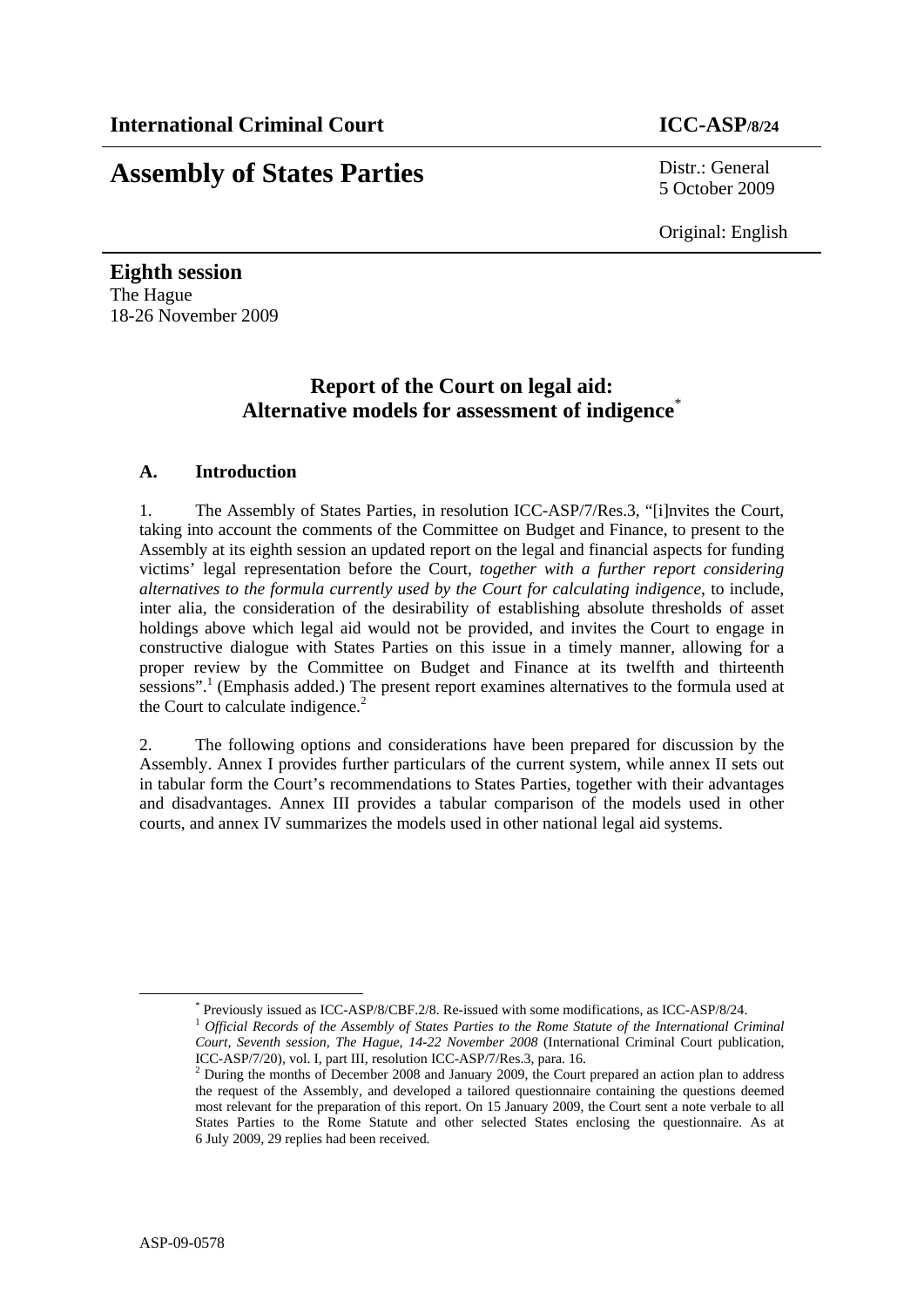## **B. Basic principles for the assessment of indigence**

3. The basic principles of the legal aid system as proposed in 2005 in the Indigence Report are essentially as  $\frac{1}{2}$  follows.<sup>3</sup> They must:

- a) be based on objective criteria;
- b) allow applicants to honour their obligations to dependants;
- c) be flexible enough to allow consideration of changes in applicants' financial status; and
- d) be simple enough to implement, and to be understood by end-users.

4. In particular, the determination of the indigence of applicants requesting legal assistance paid for by the Court needs to correspond to the actual legal cost of the proceedings. The Committee on Budget and Finance supported this principle as being founded on "a sound structure".<sup>4</sup>

5. Amongst the inherent guarantees in the system, the principle of continuity plays a significant role in ensuring that legal aid funds are spent in conformity with the actual workload required by the proceedings. The Registry closely monitors the development of different cases in which legal aid funds are used, and is ready to take any necessary action to guarantee that the principles of continuity and economy strike the right balance.

## **C. The current system for the determination of indigence**

6. The applicable formula, procedures and rules for the calculation of indigence for legal assistance purposes are specified in the Court's reports to the Assembly, in particular, the Indigence Report<sup>5</sup> and annex I to the Legal Aid Amendment Report.<sup>6</sup>

7. The basic principles for the calculation of indigence for legal assistance purposes as set out in these reports are as follows. The calculation of the financial means of a person claiming indigence before the Court is assessed at each stage of the proceedings: pre-trial, trial and appeal. Thus, once a determination of indigence has been made, for example at the pre-trial phase, the Court will reassess that determination once the case proceeds to the trial phase and later to the appeal phase.

8. The formula for the determination of indigence can be summarized as follows. It requires the calculation of two sums: the monthly value of assets owned by an applicant, and the amount of the monthly obligations of an applicant to his or her dependants. At the relevant time, an applicant's residence, the furnishings of his or her principal family home and up to two motor vehicles can be excluded from the calculation of his or her assets, provided that their value was not excessive in light of the needs of that applicant's dependants.<sup>7</sup>

 <sup>3</sup> <sup>3</sup> ICC-ASP/6/INF.1, Report on the principles and criteria for the determination of indigence for the purposes of legal aid (pursuant to paragraph 116 of the Report of the Committee on Budget and Finance of 13 August 2004), paras. 8-11.

<sup>4</sup> *Official Records of the Assembly of States Parties to the Rome Statute of the International Criminal Court, Sixth session, New York, 30 November - 14 December 2007* (International Criminal Court publication, ICC-ASP/6/20), vol. II.B.1, para. 80.

 $3$  ICC-ASP/6/INF.1.

<sup>&</sup>lt;sup>6</sup> ICC-ASP/6/4, Report on the operation of the Court's legal aid system and proposals for its amendment.

<sup>7</sup> ICC-ASP/6/INF.1, paras. 13-14. Further details are provided in annex I, section 1, to the present report: "Consideration of assets in the determination of indigence".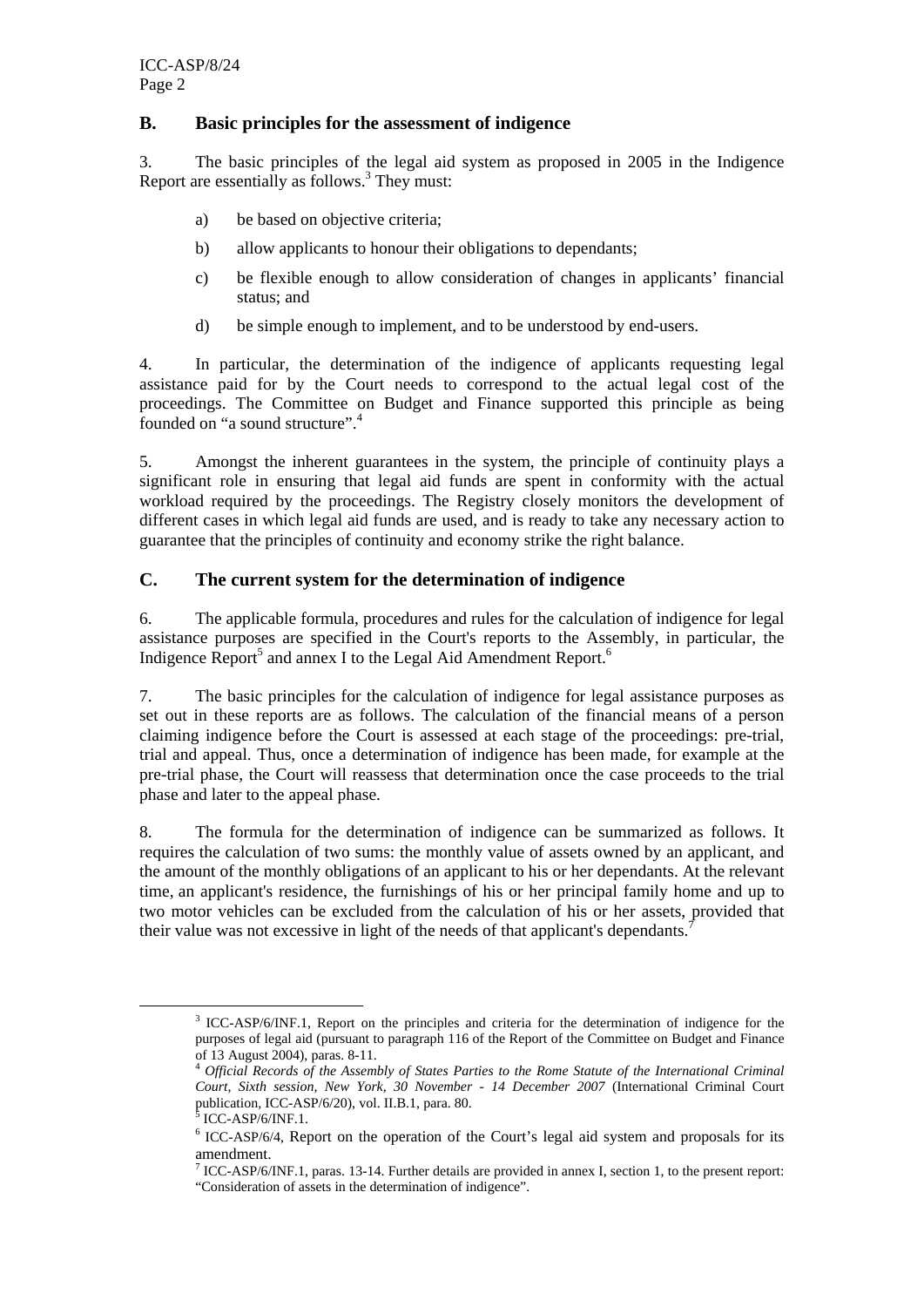9. The monthly disposable means (MDM) of an applicant are calculated by subtracting the monthly family obligations of the person claiming indigence from his or her total monthly assets.<sup>8</sup> The amount of the MDM is, as a rule, put towards the cost of legal assistance. If the MDM is greater than the estimated monthly cost of a legal team acting at the *relevant stage of proceedings* (pre-trial, trial or appeals phase), a person is not indigent. Where the MDM is insufficient to satisfy this cost, the person will pay the MDM to the defence team on a monthly basis and the Court will contribute the rest; that is termed partial indigence.

10. The manner in which the Registry of the Court determines whether or not a person seeking legal aid is indigent, as explained in annex I, is always guided by the core principles upon which the system is based, which are outlined in the following section of this report.

## **Comparison of legal aid systems**

11. A comparative study of indigence in national legal aid systems was undertaken, facilitated by the information provided by States Parties in response to a questionnaire circulated by the Court. This revealed that several different approaches to legal aid exist among the different countries surveyed. The variations are set out in annex IV to this report.

12. It must be reiterated that international criminal proceedings before the Court are sui generis, being lengthy, multidimensional (i.e. including the involvement of victims in the proceedings), highly complex, and requiring a team to represent each defendant. Therefore, while a reference to domestic systems can be made to extract ideas with the aim of enhancing the Court's indigence determination, a wholesale comparison or adoption of characteristics of domestic legal aid systems may not be useful, as the latter operate in a very different environment.

## **D. Preliminary assessment of indigence**

13. The preliminary assessment of an applicant's indigence deserves careful consideration. In accordance with regulation 85 (1) of the Regulations of the Court, the Registrar is obliged to make a *final* determination of indigence of a person within one month of the submission of an application for legal aid, and once the Registrar is satisfied that all requisite material and information on the applicant's financial situation have been received.<sup>9</sup> Regulation 85 (2) of the Regulations of the Court empowers the Registrar to revisit his or her *final* decision if the financial situation of the person receiving legal aid is later found to be different from that indicated in the application, or "if the financial situation of the person has changed since the application was submitted".

14. In practice, experience to date has demonstrated that the Registry can usually only make a *preliminary* assessment of indigence within the time limit stipulated by the legal texts of the Court by, for example, verifying the accuracy of the statements made by the person seeking legal aid and the alleged standard of living of his/her family. Without being in possession of a full investigative report and assessment on the financial means of the applicant, which will usually take longer than one month, the Registrar is not in a position to make a *final* determination.

15. It is thus proposed that the prima facie assessment of the Registrar based on the information before him or her, be considered as a preliminary, and not final, decision of the Registrar on the indigence of the person seeking legal aid. This decision will be finalized once the financial investigation is complete. This approach would also be in keeping with regulation 132 (3) of the Regulations of the Registry.

 $\frac{1}{8}$  $8$  Ibid., para. 18.

 $9^9$  See regulation 131 (2) and regulation 132 (3) of the Regulations of the Registry.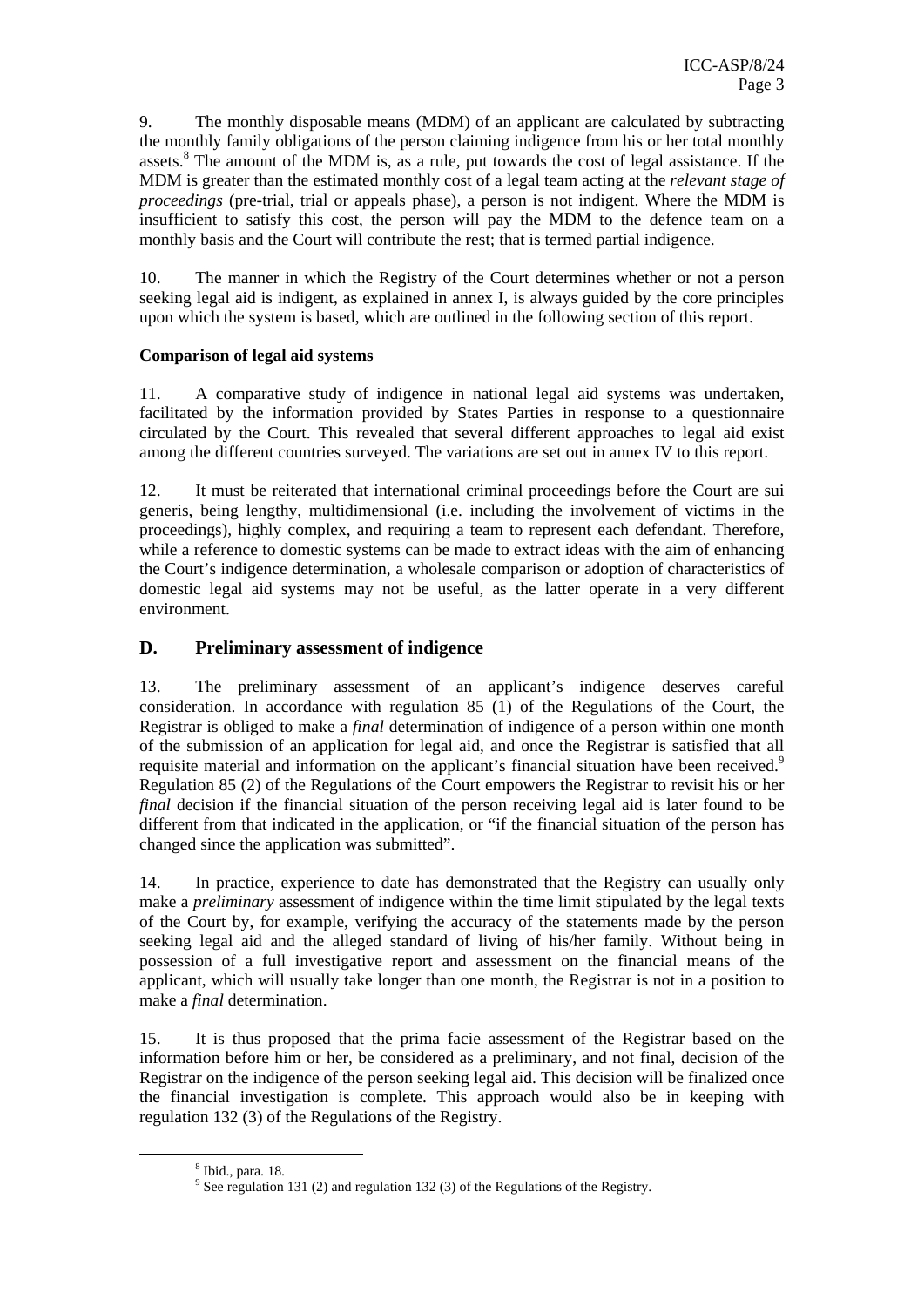## **Recommendation 1:**

16. A *preliminary* assessment of indigence will be prepared on the basis of all prima facie information available to the Registrar, and will be valid while the financial investigation is ongoing pending a *final* determination of indigence.

## **E. Establishment of a threshold**

17. Some national legal aid systems establish a threshold for the allocation of legal aid which is set in view, inter alia, of the average income of families and the average cost of the basic needs of a person or household. The threshold concept varies, however, depending on the jurisdiction: while in some systems the threshold aims at excluding the lowest income earners from a detailed indigence test, $10$  others use it as an upper limit above which no legal aid would be allocated.<sup>11</sup> In most cases, where a threshold is in use, the average is calculated at the local or national level. Therefore, if the Court were to adopt the same approach it would need to take into account the cost of living in all the countries where potential applicants or their dependants reside, as it would be difficult to establish a reasonable threshold which could be universally applied to applicants from other countries.

18. Establishing a threshold system would thus run the risk of setting arbitrary thresholds, and might create an unreasonable outcome where a person who would otherwise be entitled to legal assistance paid by the Court, as guaranteed by the Rome Statute, would be barred from exercising this fundamental due-process safeguard.

19. Finally, at this point in the Court's development, there is a limited number of cases before it, and the resultant experience simply does not permit an objective and appropriate upper limit to be set.

## **Recommendation 2:**

20. Based on the foregoing, it is recommended that the application of the system for the determination of indigence be maintained, without introducing a threshold component for the allocation of legal aid. The Court is very much conscious of the fact that the establishment of a suitable threshold in the determination of indigence remains an issue of importance to the States Parties. The Court will continue actively to monitor the development of the proceedings with a view to determining what threshold amount (i) would be appropriate and (ii) corresponds to the reality of the length and costs of legal proceedings before the Court.

## **F. Assets of members of the applicant's household**

21. The research and comparative review carried out among several national systems reveal that the Court's legal aid system is amongst the most exigent with regard to the inclusion of assets of applicants for the purpose of computation of available resources. For example, while the Registry takes into consideration all assets and income of the applicant, in various other systems the calculation of indigence is based solely on the annual income of the applicant and in some cases members of his or her household,<sup>12</sup> or, where assets are included, they are computed only if they have a value above a certain threshold.<sup>13 14</sup>

<sup>&</sup>lt;sup>10</sup> Canada (Ontario).<br><sup>11</sup> Australia, Finland, Greece, Italy, Japan, Lithuania, Malaysia (see sections 15, paragraph 2, and 16 of the Legal Aid Act [Act 26]), Portugal, Slovenia, Sweden (see chapter 31, section 1.3 3 of the Code of

Judicial Procedure, and section 23 of the Legal Aid Act). <sup>12</sup>An example is the situation in Italy, where the standard threshold of indigence is set at  $\Theta$ ,723 annual taxable income, and earnings obtained from fraudulent means can also be taken into account. See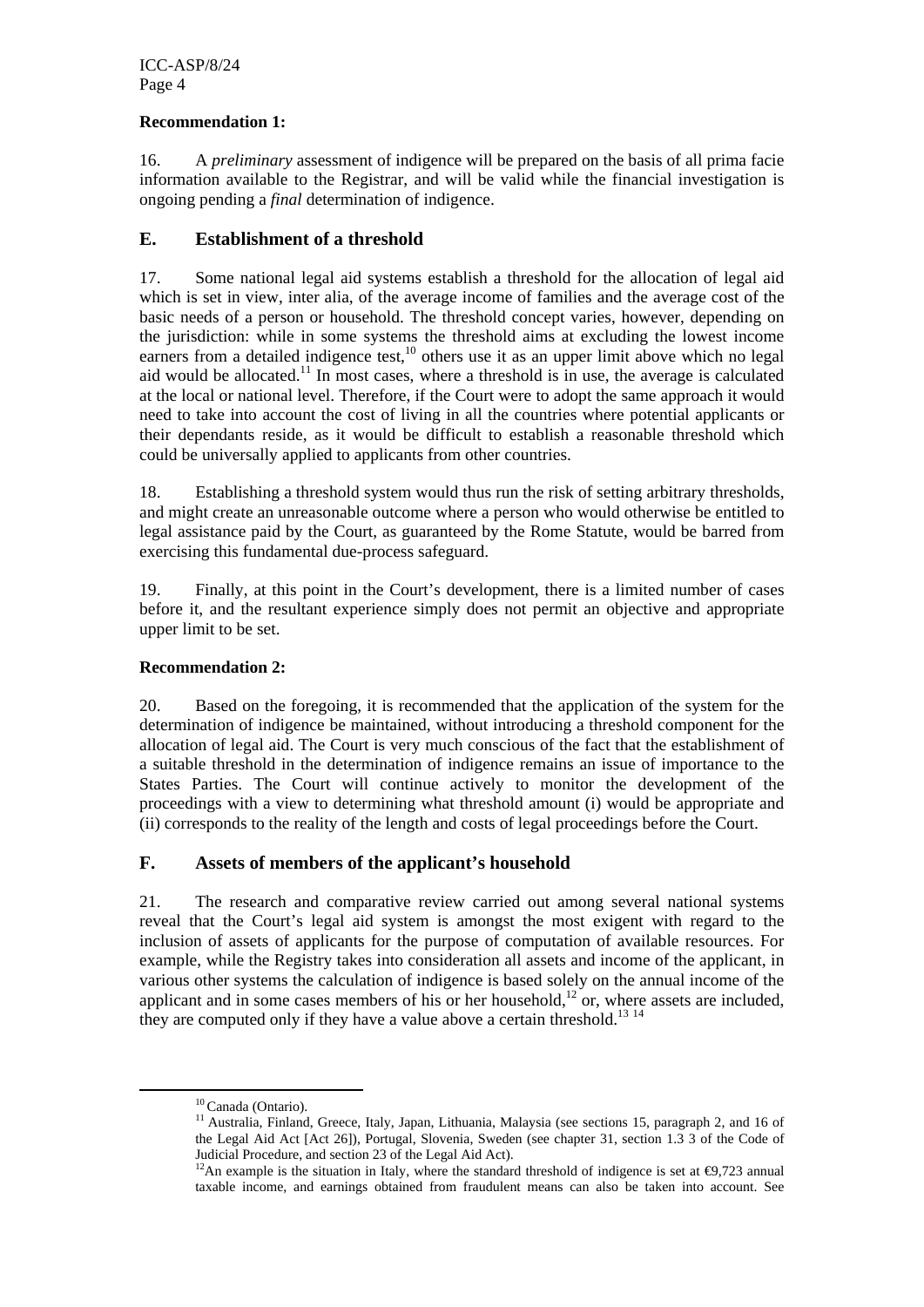22. Legal aid systems which include the possibility of partial indigence<sup>15</sup> provide for applicants to contribute a part of their disposable means to their legal assistance. In this regard, the Court's system is also stricter since it requires the contribution of all disposable means in the case of partial indigence.

23. Conversely, other systems take into consideration the assets of all members of the applicant's household, which is not the case with the Court's system, except in order to reduce the obligations of the applicant vis-à-vis his or her dependants. It bears noting that at the United Nations International Criminal Tribunal for the former Yugoslavia (ICTY), since the policy changes implemented in 2004, "[t]he Tribunal takes into account assets and incomes of people with whom the applicant habitually resides, i.e. individuals who usually live with the applicant or who would live with the applicant if he/she were not in custody, and with whom the applicant is financially co-dependent; meaning that there is evidence of a pooling of financial resources such that the applicant and the individual constitute one financial unit."<sup>16</sup>

24. A possibility for the Court, therefore, is to include such assets among the available resources for the purposes of assessment of indigence. However, it is reasonable to assume that any such decision taken by the Registry would be likely to become the subject of a request for review before the Presidency. At the ICTY, where a similar policy as the one being suggested is in place, since the adoption of the policy in 2004 five challenges have been brought before the ICTY judges on the practice. This number constitutes 23 per cent of all applicants that have been found partially indigent by the Tribunal. It must be equally noted however that all such challenges were struck down by the Chambers of the Tribunal, upholding the ICTY Registrar's specific findings in the cases and the principle that assets of household members can be taken into account if there is evidence of pooling of resources.<sup>17</sup>

25. The Court's current approach ensures that its determination of indigence brings into computation all relevant assets, as listed in regulation 84 (2) of the Regulations of the Court,  $^{18}$ which have a direct link to the applicant, while remaining sensitive to the obligations of the latter to his or her dependants. In this context, the existing system takes into consideration the assets held by dependants in order to determine the obligations of the applicants towards them, if any.<sup>19</sup> The system's rationale is that except where those assets had been fraudulently transferred to the dependants for the purpose of concealment, it would be an unfair burden on the finances of such dependants to include them as funds which might serve to ensure the representation of the applicant.

## **Recommendation 3:**

26. The Court recommends that as a general rule the assets of dependants ought not to be included in the computation of the means of the applicant, unless they constitute a financial unit (pooling of resources) with the applicant.

Monica Gazzola, *Presentation on the Italian Legal Aid System (*presented at the Court's expert meeting on legal aid, The Hague, Netherlands, 12 November 2008; see transcripts of presentation at pp. 30-31). 13 In Sweden, for example, this threshold is set at SEK 50,000. *Les documents de travail du Sénat, Série législation comparée: L'aide juridique* (juillet 2004), http://www.senat.fr/lc/lc137/lc137.html (last consulted on 6 February 2009).

<sup>&</sup>lt;sup>14</sup> In Slovenia it is set at  $\in$  3,302, excluding the family residence and vehicle. See reply from the District Court of Ljubljana, Slovenia, received on 9 February 2009.

<sup>&</sup>lt;sup>15</sup> Such as Canada, Germany, the Netherlands or Sweden.

<sup>&</sup>lt;sup>16</sup> See annex III (a). See also Articles 8 and 10 of the ICTY *Directive on Assignment of Defence Counsel*, (Directive No. 1/94) (IT/73/Rev.10).

 $17$  The five ICTY decisions mentioned are confidential ex parte, and their exact details are not available to the Court.

<sup>&</sup>lt;sup>18</sup> These assets include: "direct income, bank accounts, real or personal property, pensions, stocks, bonds or other assets held, but excluding any family or social benefits to which he or she may be entitled". 19 ICC-ASP/6/INF.1, para. 15.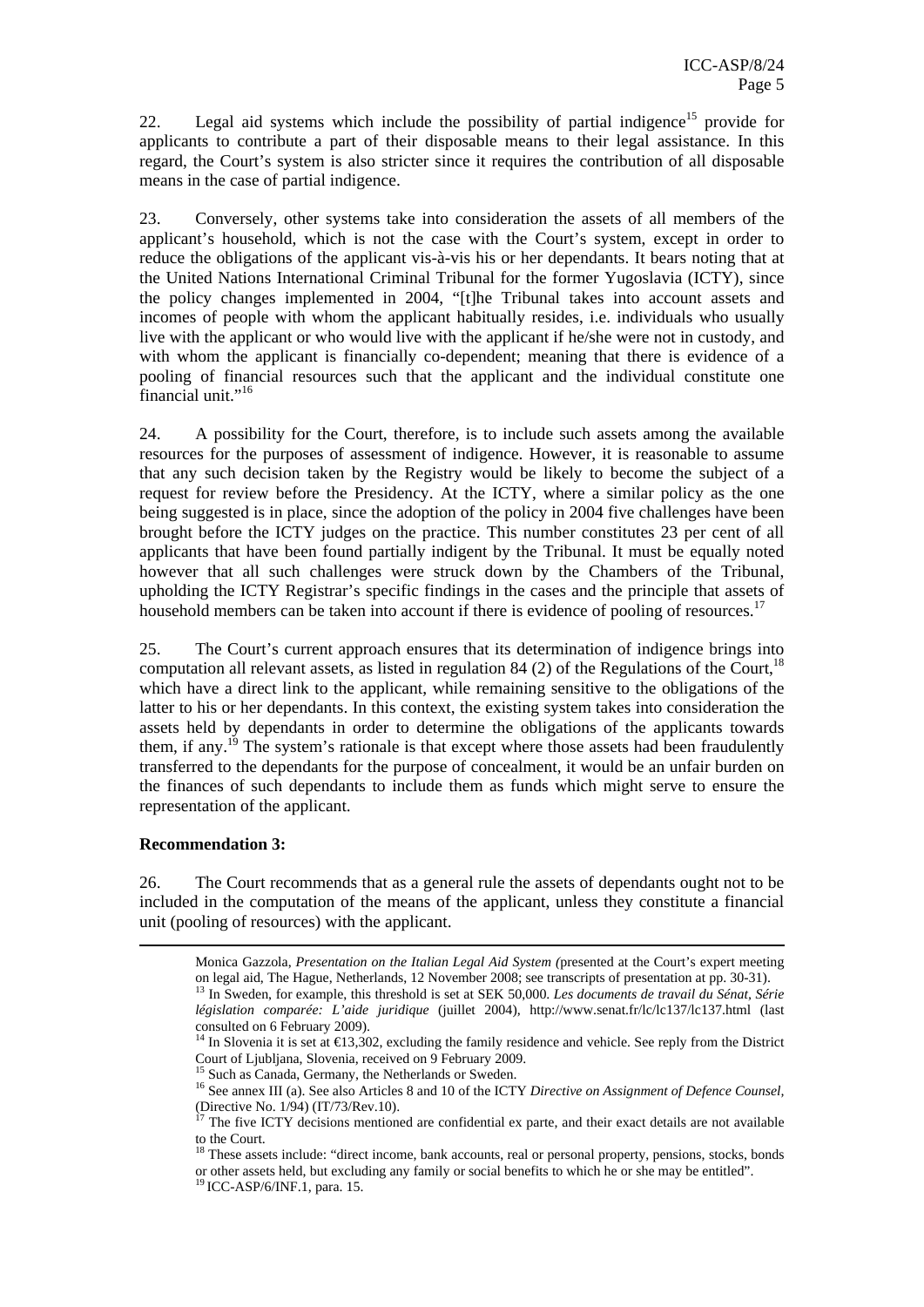## **G. Change of calculation period for the purpose of indigence**

27. The current system divides by 60 the total value of assets other than real estate for the purpose of calculating the monthly disposable means of the person seeking legal aid.<sup>20</sup> Sixty months represents a conservative estimate for the purposes of depreciation of the assets, as well as corresponding to the likely length of proceedings before the Court.

28. The current length of proceedings in the case of every defendant who has appointed counsel is set out in table 1.

| <b>Defendant</b> | <b>Current stage</b> | Months since 1 <sup>st</sup> appearance<br>(date of $1st$ appearance) |                       |
|------------------|----------------------|-----------------------------------------------------------------------|-----------------------|
| Lubanga          | Trial                | 40                                                                    | (20 March 2006)       |
| Katanga          | Trial preparation    | 21                                                                    | $(22$ October $2007)$ |
| Ngudjolo         | Trial preparation    | 17                                                                    | $(11$ February 2008)  |
| Bemba            | Trial preparation    | 13                                                                    | (4 July 2008)         |

**Table 1: Length of proceedings for defendants appointing counsel** 

29. Mr. Lubanga, the first person to receive legal assistance paid by the Court, waited 35 months to see his trial open, and it is estimated, according to the Court Capacity Model, that the duration of the trial will be 26 months,  $^{21}$  meaning that the total duration of the proceedings in the Lubanga case will have been 61 months.

30. Other cases have progressed relatively faster, but the practice of the Court still seems far from the forecast projected in the Court Capacity Model (see table 2).

| <b>Stage</b>                            | <b>CCM*</b> forecast | Lubanga   | Katanga/Ngudjolo | <b>Bemba</b> |
|-----------------------------------------|----------------------|-----------|------------------|--------------|
| Confirmation of<br>charges              | 3 months             | 10 months | 11 months        | months<br>11 |
| Disclosure and<br>preparation for trial | 6 months             | 25 months |                  |              |
| Trial                                   | 15 months            |           |                  |              |
| Final appeals                           | 9 months             |           |                  |              |
| <b>Total</b>                            | 33 months            |           |                  |              |

**Table 2: Practice of the Court vis-à-vis the Court Capacity Model forecast** 

\*Court Capacity Model

31. It is fair to assume that with the passage of time and as more preliminary legal matters are settled by the Chambers, the expected length of Court proceedings will become shorter. Further, the Court is working actively to bring its practice closer in line with the Court Capacity Model forecast. Notwithstanding, experience to date has demonstrated a gap between the ideal length of proceedings as projected in the Court Capacity Model and the length of proceedings in practice. The Court considers that it has not yet arrived at a stage where it can establish a precise standard length of proceedings before it. The Court will continue to monitor the duration of the proceedings as more cases are litigated before it, and draw the appropriate conclusions including a reassessment of the proposed divisor in the future.

 $20$  Ibid., para. 14 (b).

<sup>&</sup>lt;sup>21</sup> ICC-ASP/5/10, Report on the Court Capacity Model, para. 23.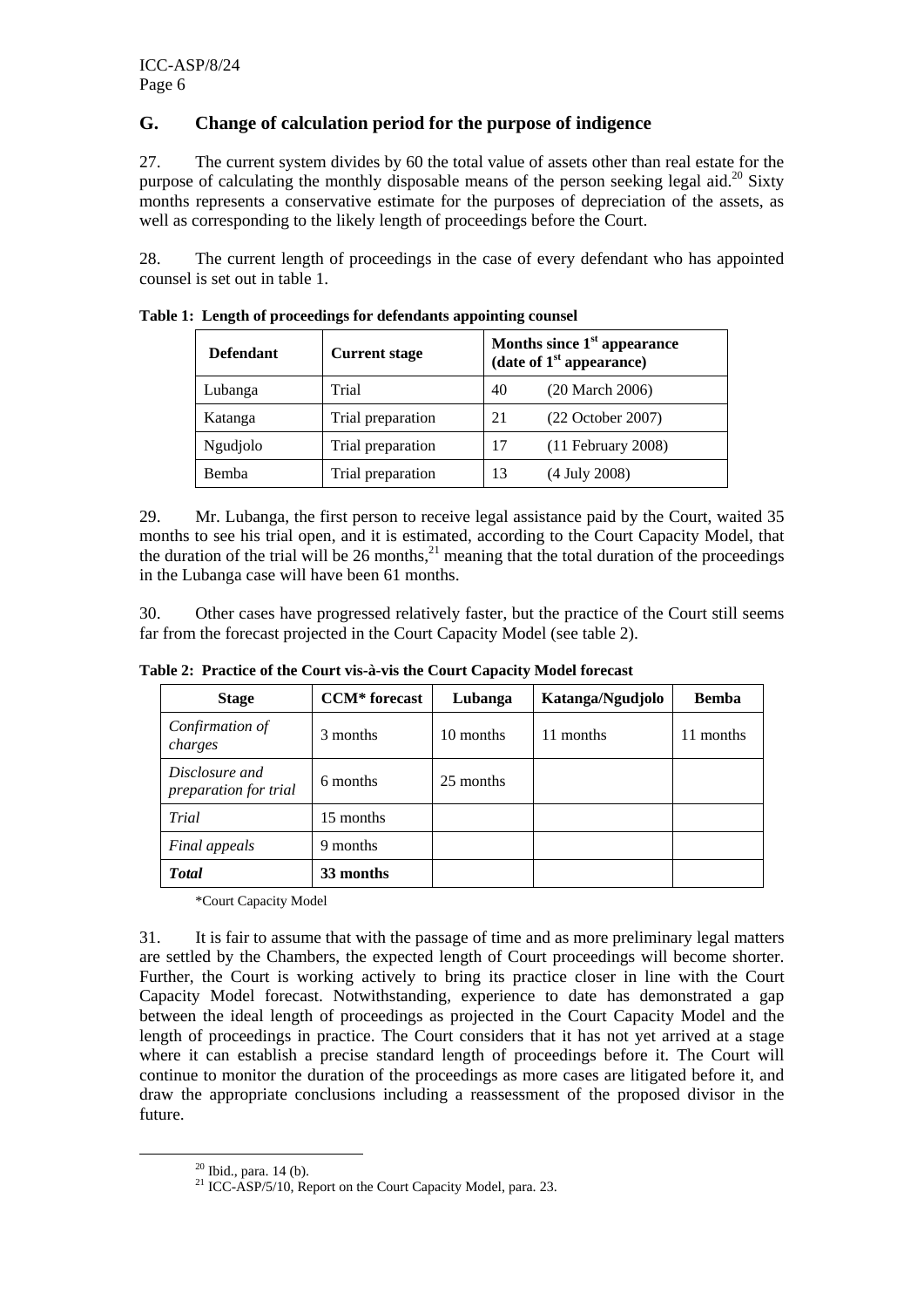32. Where the length of the proceedings differs substantially from 60 months, or any other period chosen as reference, the Registrar may reassess the financial situation of the applicant and, where necessary, recover some or all of any excess sums paid by the Court. As regards the modalities of recovering monies overpaid, there are various mechanisms at the disposal of the Court for this purpose, which can be employed depending on the circumstances at hand. Examples include the ability of the Registrar to seek an order from the Chamber certifying monies owed to the Court, which can then be enforced against the applicant's assets at the national level through State cooperation. Further, if certain payments due under a previous indigence determination in the case are still outstanding, the Registrar may cancel such payments and retain the funds in view of the new indigence decision.

33. The Court may consider introducing an amendment to regulation 85 (4) of the Regulations of the Court<sup>22</sup> to codify the right to recover moneys paid under the Court's legal aid system where the length of the proceedings in any given case is substantially shorter than the set divisor.

## **Recommendation 4:**

34. The length of proceedings before the Court should be monitored in order to ensure that the divisor applied to the assets of applicants for legal assistance paid by the Court corresponds to the average length of cases.

## **H**. **Change of calculation method for real estate assets**

35. The Court calculates the estimated monthly rent (EMR) of all real estate owned by the person claiming indigence.<sup>23</sup> This calculation is based on the value of the applicant's equity in the properties, and also takes account of any rights or obligations relating to them. In many countries, the value of properties is significantly higher than the equivalent of 60 months' rental value. Table 3 shows an approximate rental value calculation for a property in The Hague.

| Capital value of   | <b>Estimated</b>  | Capital          | <b>Monthly</b> |
|--------------------|-------------------|------------------|----------------|
| property value     | monthly rental    | value $/60$      | difference     |
| $\bigoplus$ 80,000 | $\bigoplus$ , 300 | $\bigoplus$ ,000 |                |

**Table 3: Approximate rental value calculation for a property in The Hague** 

36. Including the capital value of real estate owned by an applicant in the total of his or her assets, and thereafter dividing by 60, would increase the monthly disposable means of that applicant in relation to the method currently employed. The amount of such an increase would be proportional to the equity of the applicant in the property in question.

37. This approach would also facilitate the task of indigence determination, as real estate assets would receive the same treatment as other assets, namely division by 60.

## **Recommendation 5:**

38. The valuation method for real estate should be changed, the EMR calculation being abandoned in favour of the total capital value, which would thereafter be divided by 60.

<sup>&</sup>lt;sup>22</sup> Regulation 85 (4) of the Regulations of the Court currently reads: "[s]ubject to rule 21, sub-rule 5, where legal assistance has been paid by the Court and it is subsequently established that the information provided to the Registrar on the applicant's means was inaccurate, the Registrar may seek an order from the Presidency for recovery of the funds paid from the person who received legal assistance paid by the Court. The Registrar may seek the assistance of the relevant States Parties to enforce that order."

 $23$  ICC-ASP/6/INF.1, para. 14 (a).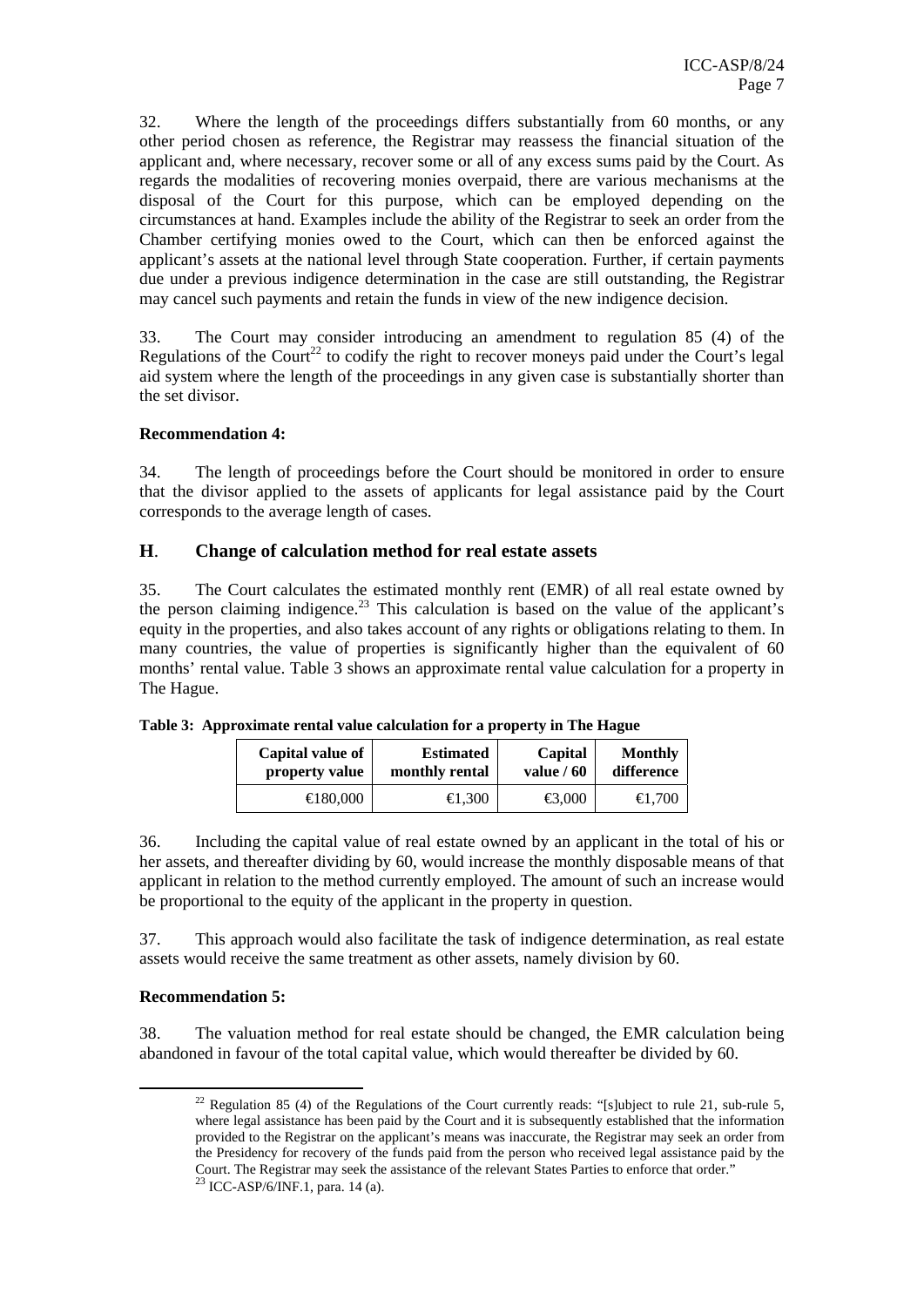## **I. Other assets of the applicant**

39. Reference needs to be made to "luxury items of extraordinary value, including but not limited to art and antique collections" which, as the Court has repeatedly stressed.<sup>24</sup> are never excluded from the assets of an applicant for legal assistance paid by the Court.<sup>25</sup>

40. In respect of the applicant's vehicles, up to two vehicles are excluded from the applicant's assets for the purposes of calculating indigence, so long as these are not of a lavish or ostentatious nature. This is to allow the applicant's dependants to meet their transport needs. Having reviewed this matter, it is proposed that the Registrar adopt a rebuttable presumption in favour of including vehicles as assets in the assessment of the applicant's indigence.

41. Under the proposed approach, vehicles may be excluded from the calculation of indigence depending on several factors, including whether the available national statistics include the average cost of transportation for a person or household, the actual needs of the household and the value of the vehicles. In respect of the latter factor, as explained in the Indigence Report,<sup>26</sup> "[t]he value of vehicles considered as disposable means will be estimated according to any available official scale, or with the help of a certified expert", and the Registrar will take this into account at the time of establishing the assets of the applicant. Only where the value of the vehicle is minimal compared with the average value of vehicles in the area and, where available, with the average cost of transportation in the place where the household members live – all of them determined with the help of national statistics where available – might the Registrar decide to exclude from the calculation such vehicles as deemed appropriate.

## **Recommendation 6:**

42. It is recommended that, as a rule, the Registrar includes the value of all vehicles in the calculation of the assets of the applicant unless he or she deems that it is not reasonable to do so considering all the circumstances in any given case.

## **J. Conclusion**

43. The funds allocated to the Court by States Parties for the implementation of its legal aid system are managed in strict conformity with the founding principles of the system (equality of arms, objectivity, transparency, continuity and economy).

44. Careful monitoring of the performance of the Court's legal aid system in its entirety – including the determination of indigence process and the eligibility of applicants to receive legal assistance paid by the Court as well as the outcome of the financial investigations – will continue to ensure that the system provides effective and efficient legal representation.

45. The Court takes this opportunity to express its appreciation to the States that kindly provided their responses to the Registry's questionnaire prepared for the purpose of drafting this report. The information received was of great use in reviewing and assessing the system in place for the determination of indigence.

<sup>&</sup>lt;sup>24</sup> See, e.g., ICC-ASP/6/4, annex I.<br><sup>25</sup> ICC-ASP/6/INF.1, para. 13 (b).<br><sup>26</sup> Ibid., para. 13 (c).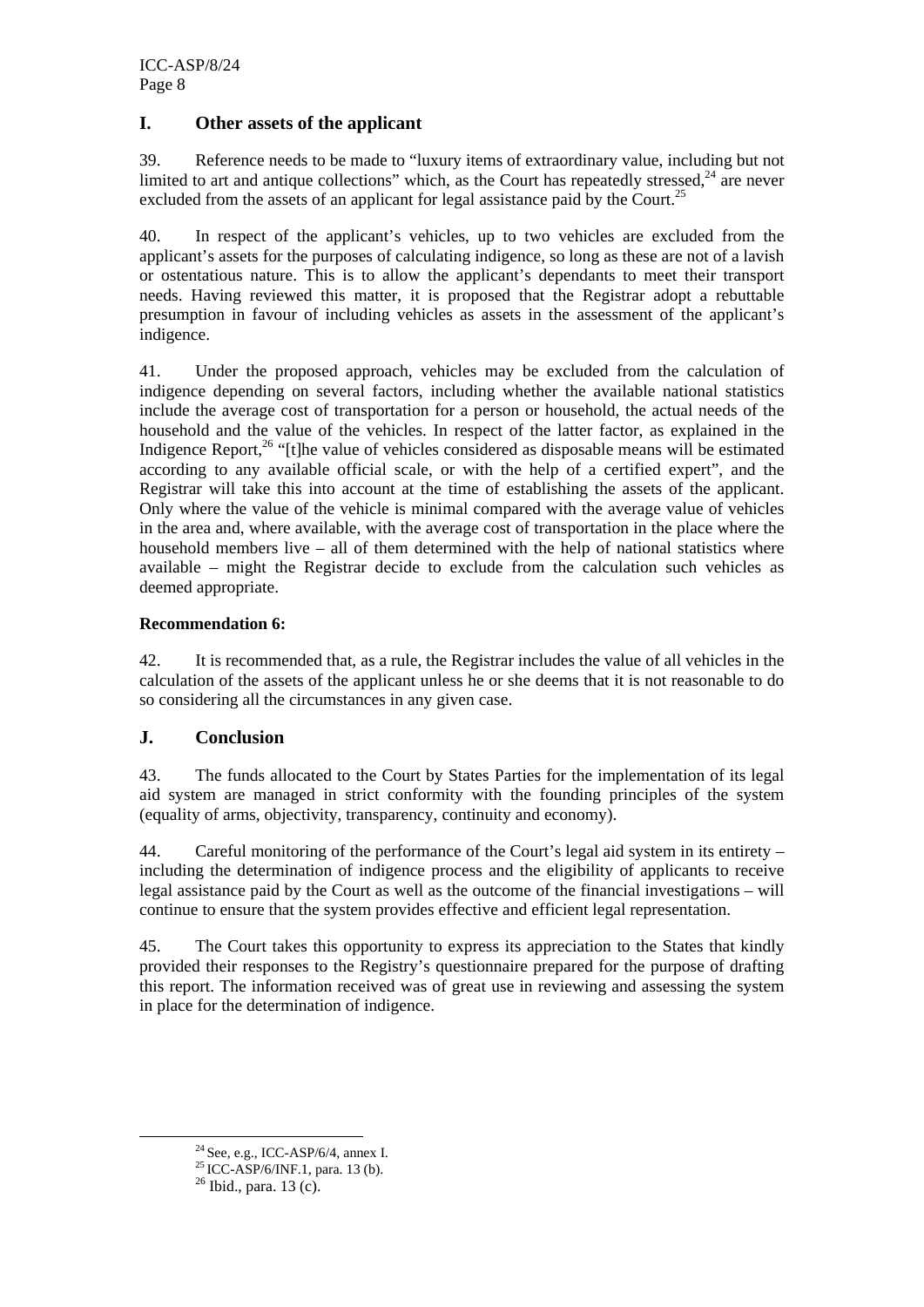## **Annex I**

## **Further particulars of the calculation of indigence under the current system**

#### [EMR: *Estimated Monthly Rent*]

EMR is determined by the relevant housing authority of the place where the residence is located, or by an independent valuer.

#### [MSA: *Monthly Subsistence Allowance*]

• MSA = Monthly obligations to dependants of the person claiming indigence, based on cost-of-living statistics (CLS) made available by any official authority of the relevant country*.*

#### MSA= CLS x 365 days 12 months

#### [MDM: *Monthly Disposable Means*]

• MDM will be calculated by subtracting the obligations of the person claiming indigence from the monthly value of assets, calculated as explained above. It will be used to determine indigence for the purpose of according legal aid to be paid by the Court.

 $MDM =$  monthly value of assets of the person - MSA

#### **1. Consideration of assets in the determination of indigence**

*Included among the person's disposable means* 

The general rule is that all assets, including real estate, owned by the person claiming indigence are taken into account, as well as assets transferred to another person for the purpose of concealment, including stocks, bonds or bank accounts.

*\* [Source: ICC-ASP/6/INF.1, para. 13]*

*Excluded during the determination of indigence* 

- a) Residence:
	- i) Residence belonging to the applicant: the estimated rental value would be deducted from the estimated needs of the dependants living there; if the rent was higher than the needs of those persons, the difference would be treated as a disposable asset of the applicant; and
	- ii) Residence belonging to a dependant: the estimated rental value would be deducted from the estimated needs of the person in question (and, if necessary, those of other dependants living with the latter) up to the estimated value of those needs.

Note: *Any property found to have been fraudulently conveyed will be included in the calculation of the applicant's assets.* 

*\* [Source: ICC-ASP/6/4, annex I ]*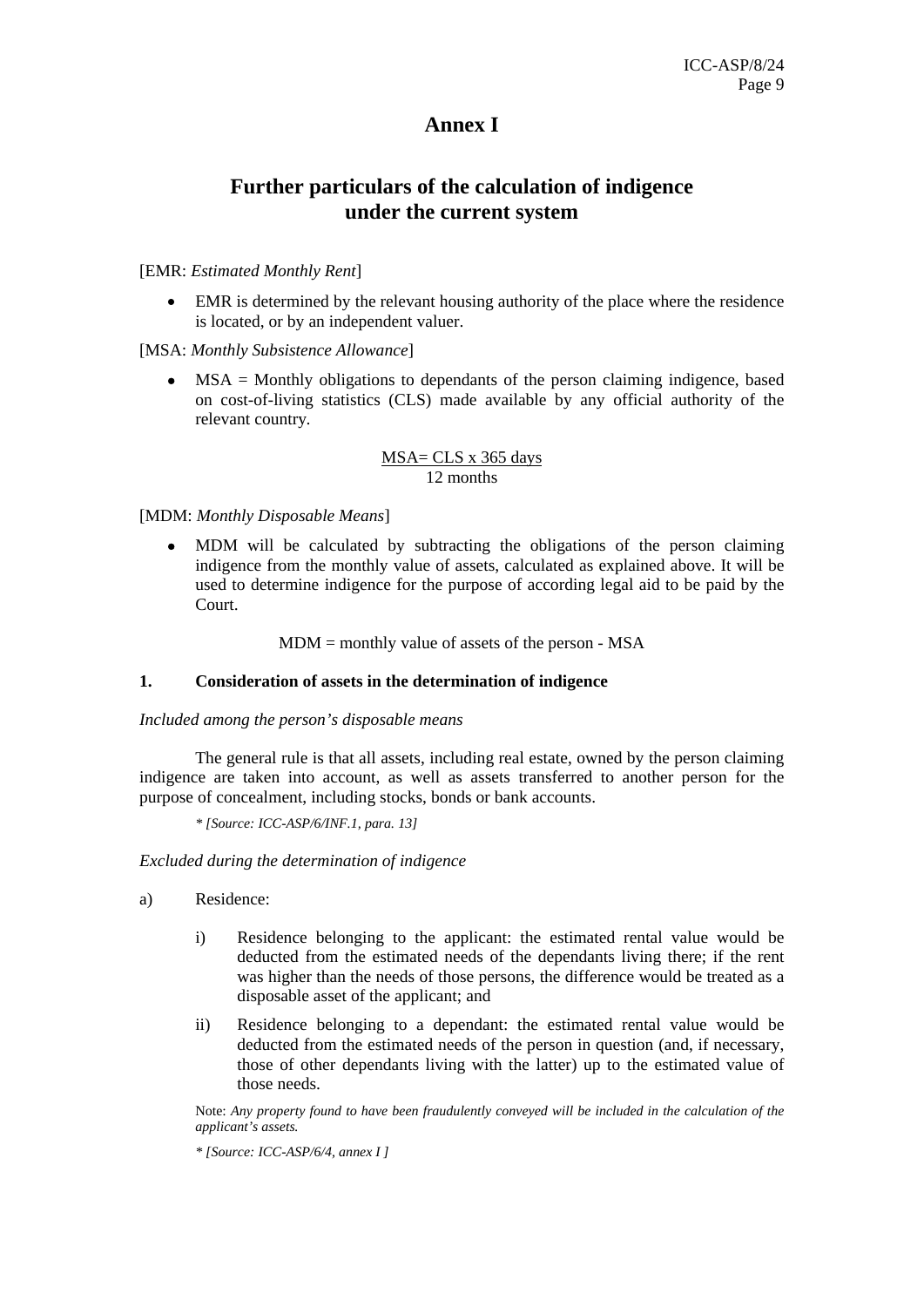b) Furnishings: essential items in main family home only – except for luxury items of extraordinary value, including but not limited to art and antique collections.

*\* [Source: ICC-ASP/6/INF.1, para. 13]* 

c) Motor vehicles: which are the property of the person claiming indigence – up to a maximum of two. However no vehicle of a lavish or ostentatious nature will be excluded (i.e. luxury vehicles will be included in the computation of the applicant's assets).

*\* [Source: ICC-ASP/6/4, annex I]* 

d) Family or social benefits: to which the person claiming indigence may be entitled are excluded.

*\* [Source: ICC-ASP/6/INF.1, para. 9]* 

e) Assets owned by the dependants: all are excluded pursuant to regulation 84 (2) of the Regulations of the Court.

*\* [Source: ICC-ASP/7/23, para. 60]* 

#### **2. Indigence determination**

If the MDM is > monthly cost of the defence, applicant is not indigent.

If the MDM is  $< 0$ , indigence will be recognized to the full extent.

*\* [Source: ICC-ASP/6/INF.1, para. 18]*

#### *Partial indigence determination*

Indigence is determined for each phase.

- a) Pre-trial phase:
	- i) Investigation to initial appearance
	- ii) Initial appearance to confirmation of charges.
- b) Trial phase:
	- iii) Confirmation of charges to closing arguments
	- iv) Closing arguments to delivery of decisions.
- c) Appeals phase.

In addition, during the first 12 months of the procedure one twelfth of the sum allocated for investigations will be included in the cost of the defence.

- − Where the MDM is sufficient to meet the cost of representation during one or more of these stages, indigence will not be recognized for the stage or stages concerned.
- Where the MDM is insufficient to satisfy this cost, the person will pay the MDM to the defence team on a monthly basis and the Court will contribute the rest.

*\* [Source: ICC-ASP/6/INF.1, paras. 19-32]*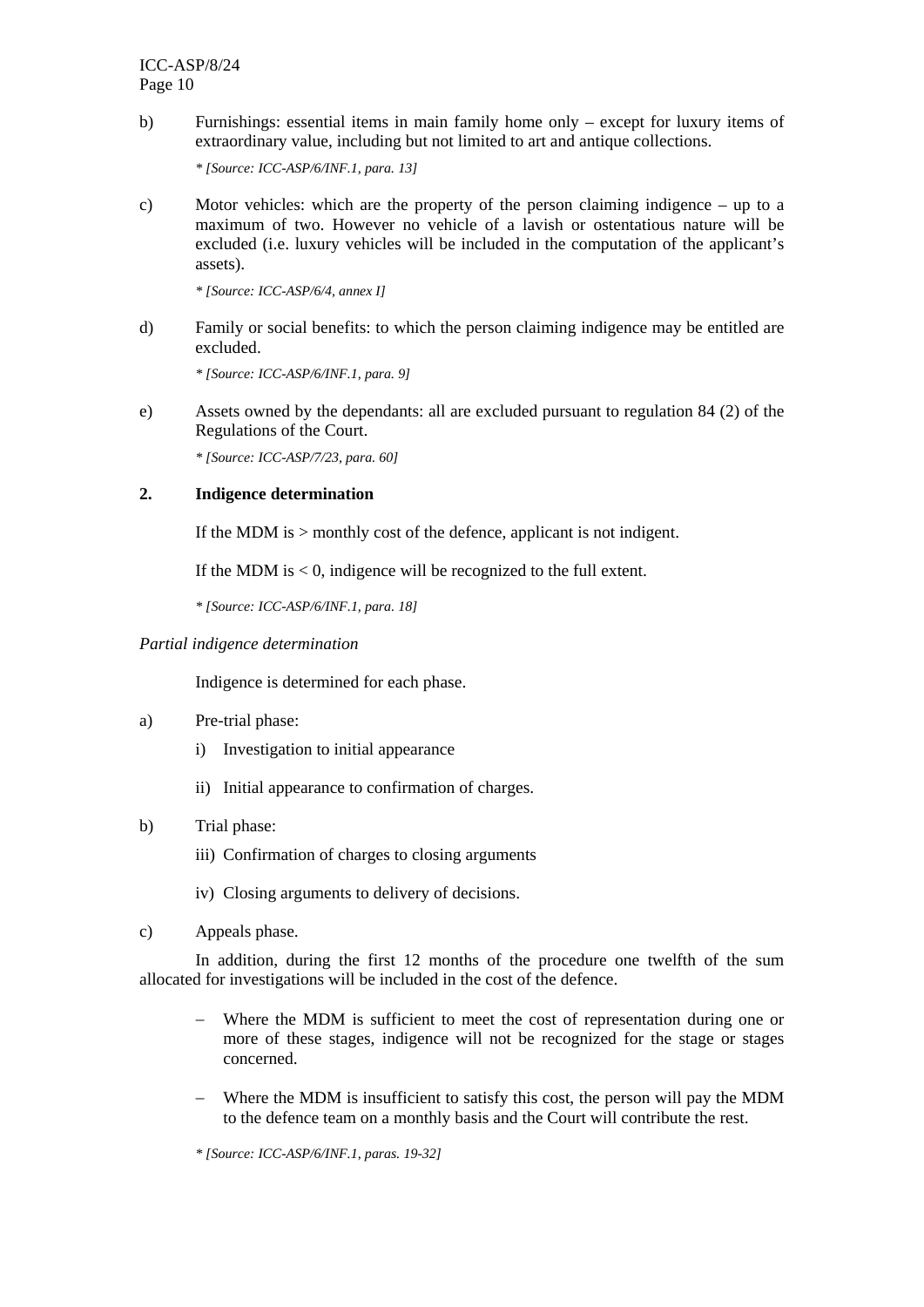## **Annex II**

## **Recommendations**

| <b>Recommendations</b> |                                                                                                                                                                                                                | <b>Advantages</b>                                                                                                                                                                                                                                                                                                                                                                                                | <b>Disadvantages</b>                                                                                                                                                                                                                                                                                                                             |  |
|------------------------|----------------------------------------------------------------------------------------------------------------------------------------------------------------------------------------------------------------|------------------------------------------------------------------------------------------------------------------------------------------------------------------------------------------------------------------------------------------------------------------------------------------------------------------------------------------------------------------------------------------------------------------|--------------------------------------------------------------------------------------------------------------------------------------------------------------------------------------------------------------------------------------------------------------------------------------------------------------------------------------------------|--|
|                        | The first assessment of indigence will be<br>prepared on the basis of whatever prima facie<br>information is available to the Registrar, and will<br>be valid while the financial investigation is<br>ongoing. | Preventing a gap in legal representation, ensuring that<br>persons in need of legal representation receive this vital<br>service.<br>Prevents delay in the proceedings caused by lack of<br>legal representation.<br>Finding of non-indigence where there are credible<br>reasons to believe that the person is not indigent and<br>assets are not fully disclosed and/or hidden.<br>Possible financial savings. | Adoption of decisions without confirmed<br>information.<br>Payment to persons who are potentially<br>non-indigent.<br>Increase in requests for review by the<br>Presidency, without any guarantee of<br>success.<br>Possibility of having to reimburse all<br>costs where the Presidency's review finds<br>in favour of the applicant.           |  |
| 2.                     | Include assets and income of members of the<br>household among the applicant's available assets.                                                                                                               | Increase in assets pooled for the purposes of<br>computation of means and determination of indigence.<br>Possible financial savings.                                                                                                                                                                                                                                                                             | Unfair financial impact on innocent<br>persons associated with persons<br>implicated in proceedings before the<br>Court.<br>Increase of requests for review before the<br>Presidency, without any guarantee of<br>success.<br>Possibility of having to reimburse all<br>costs where the Presidency's review finds<br>in favour of the applicant. |  |
| 3.                     | Change the method for valuing real estate,<br>abandoning the EMR calculation in favour of the<br>net capital value, which would then be divided by<br>60.                                                      | Increase in monthly value of real estate when considered<br>for the purpose of assessment of indigence.                                                                                                                                                                                                                                                                                                          | If proceedings last longer than the<br>predicted 60 months, person will have<br>been deprived of all his or her assets, and<br>will then qualify for legal aid.                                                                                                                                                                                  |  |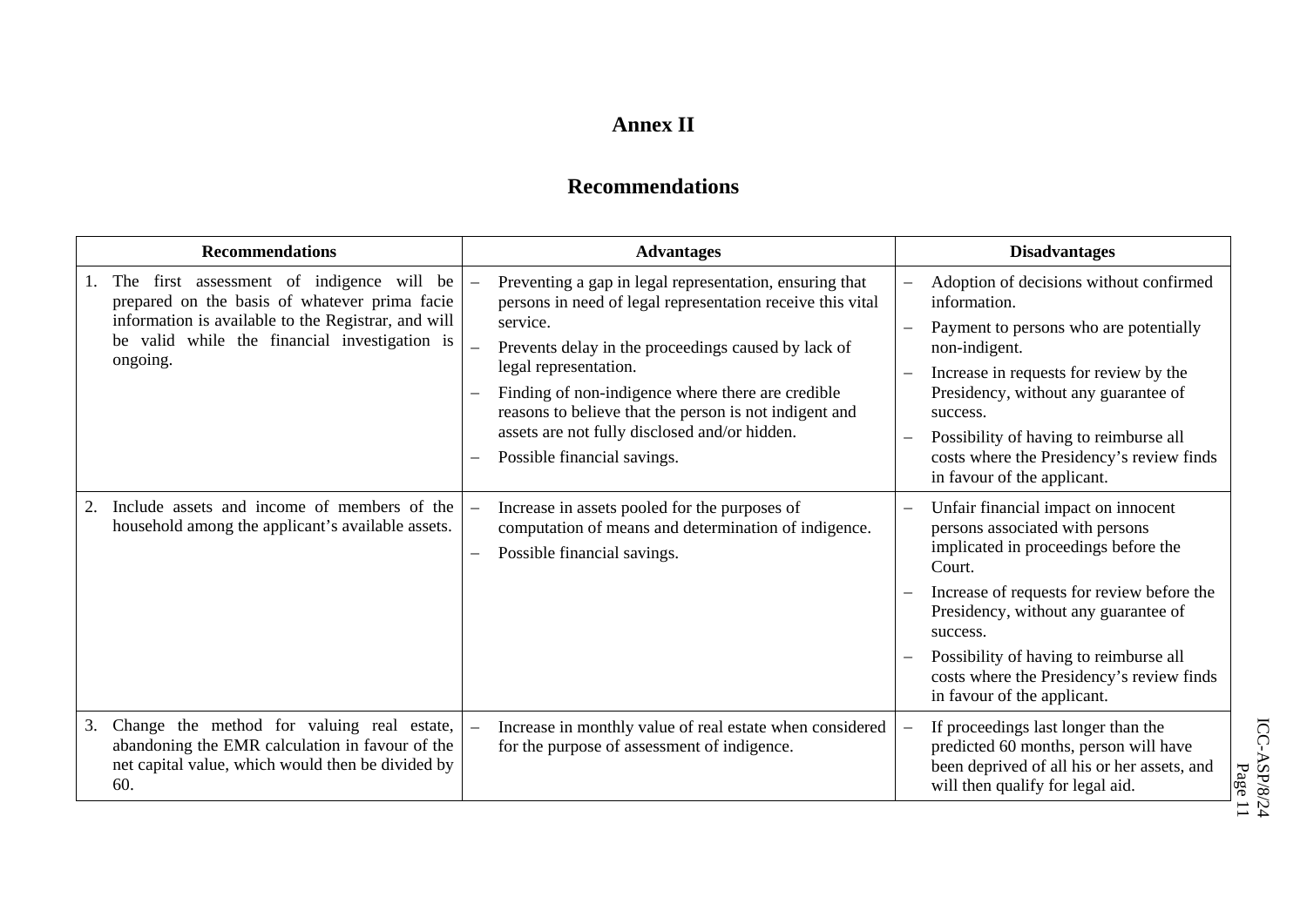| <b>Recommendations</b> |                                                                                                                                                                                                                               | <b>Advantages</b>                                                                                                                                  | <b>Disadvantages</b>                                                                  |                                                                |
|------------------------|-------------------------------------------------------------------------------------------------------------------------------------------------------------------------------------------------------------------------------|----------------------------------------------------------------------------------------------------------------------------------------------------|---------------------------------------------------------------------------------------|----------------------------------------------------------------|
| 4.                     | Monitor the length of proceedings before the<br>Court in order to ensure that the divisor applied<br>to the assets of applicants for legal assistance<br>paid by the Court corresponds to the average<br>length of the cases. | Increased economy as the length of proceedings gets<br>closer to the Court Capacity Model.<br>Allocation of reasonably necessary means is ensured. | Possible perception of lack of consistency<br>or lack of respect for acquired rights. | $\frac{\text{ICC}}{\text{Page}}$<br>$\frac{4}{12}$<br>$\infty$ |
| 5.                     | The Registrar might exclude the value of cars of<br>non-lavish or ostentatious nature from the<br>calculation of the assets of the applicant in light<br>of all local circumstances.                                          | More realistic assessment of applicant's circumstances<br>(value of cars, needs of family).                                                        | Lack of predetermined rules, scope for<br>Registrar's discretion.                     |                                                                |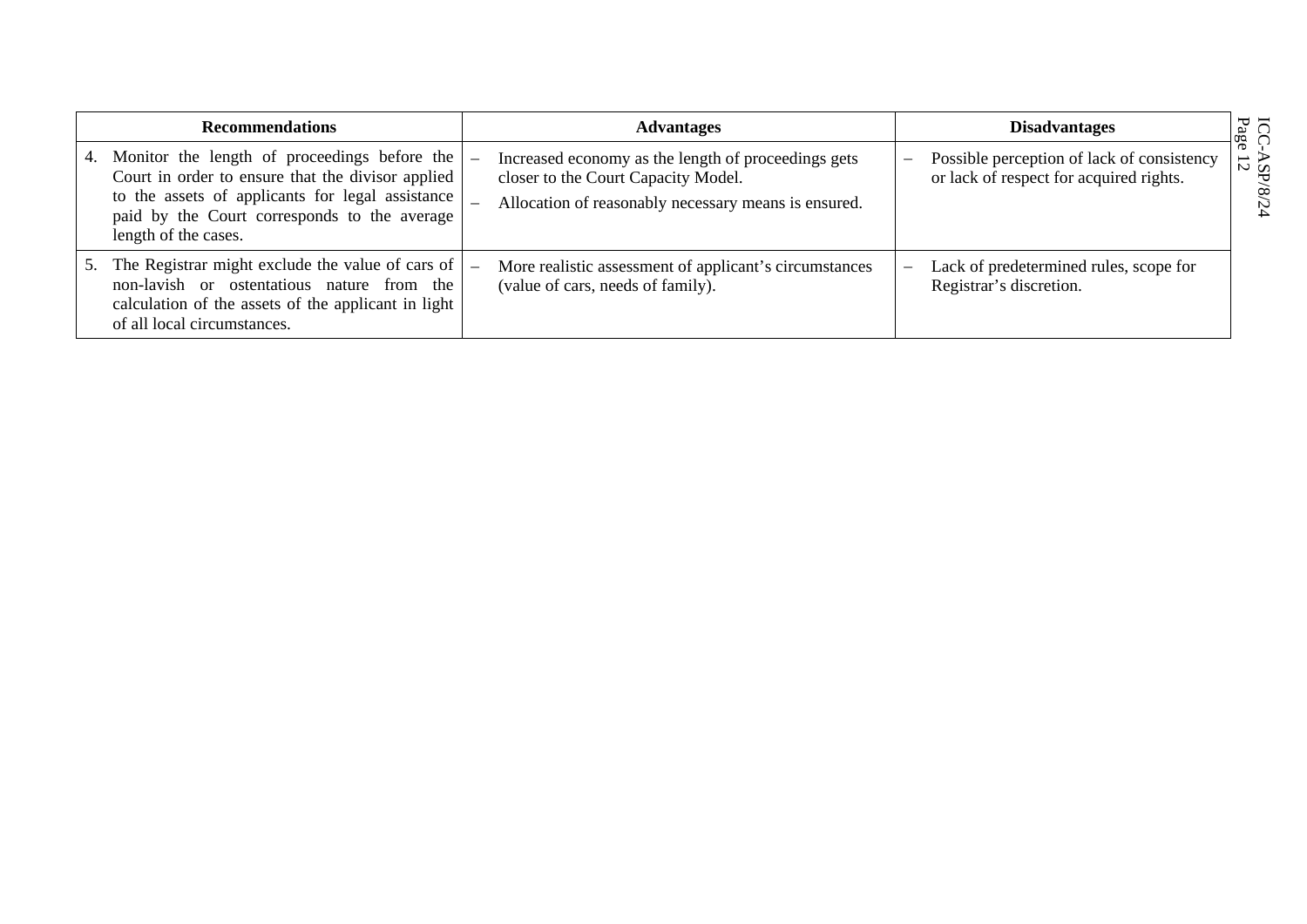## **Annex III**

# **Evaluation of indigence by the different international criminal jurisdictions surveyed**<sup>1</sup>

#### **a) Assets**

The following table outlines the treatment of assets in the computation of the disposable means of the legal aid applicant. *Yes:* This means that the particular asset is included in the calculation of the applicant's indigence.

| <b>Assets</b> | <b>ICTR</b> | <b>ICTY</b>                                                                                                                                                                                                                                                                                                                                                                                                                                                                                                                                                                                                                                                                                  | SCSL | <b>ECCC</b>                             |
|---------------|-------------|----------------------------------------------------------------------------------------------------------------------------------------------------------------------------------------------------------------------------------------------------------------------------------------------------------------------------------------------------------------------------------------------------------------------------------------------------------------------------------------------------------------------------------------------------------------------------------------------------------------------------------------------------------------------------------------------|------|-----------------------------------------|
| Residence     | Yes         | Yes: The principal place of residence of an applicant,<br>his spouse or persons with whom he habitually resides;<br>usually where the applicant would reside if he were not<br>in custody is included in the computation. However, the<br>Tribunal takes into account only the equity in the<br>principal family home that exceeds the reasonable needs<br>of the applicant, his spouse and the persons with whom<br>he habitually resides. The principal family home will<br>exceed the reasonable needs of the applicant, his spouse<br>and the persons with whom he habitually resides if it is<br>of greater value than the average family home in the<br>region in which it is located. | Yes  | Principal residence is not<br>included. |
| Furnishings   | Yes         | No: Furnishings contained in the principal family home<br>and owned by the applicant, his spouse or the persons<br>with whom he habitually resides that are reasonably<br>necessary for the applicant, his spouse and the persons<br>with whom he habitually resides are excluded from the<br>calculation, unless they can be considered as luxury<br>items of extraordinary value, including but not limited<br>to art collections, antique collections, etc.                                                                                                                                                                                                                               | Yes  | Not included.                           |

 $1$  Previously submitted as annex VI to document ICC-ASP/7/23.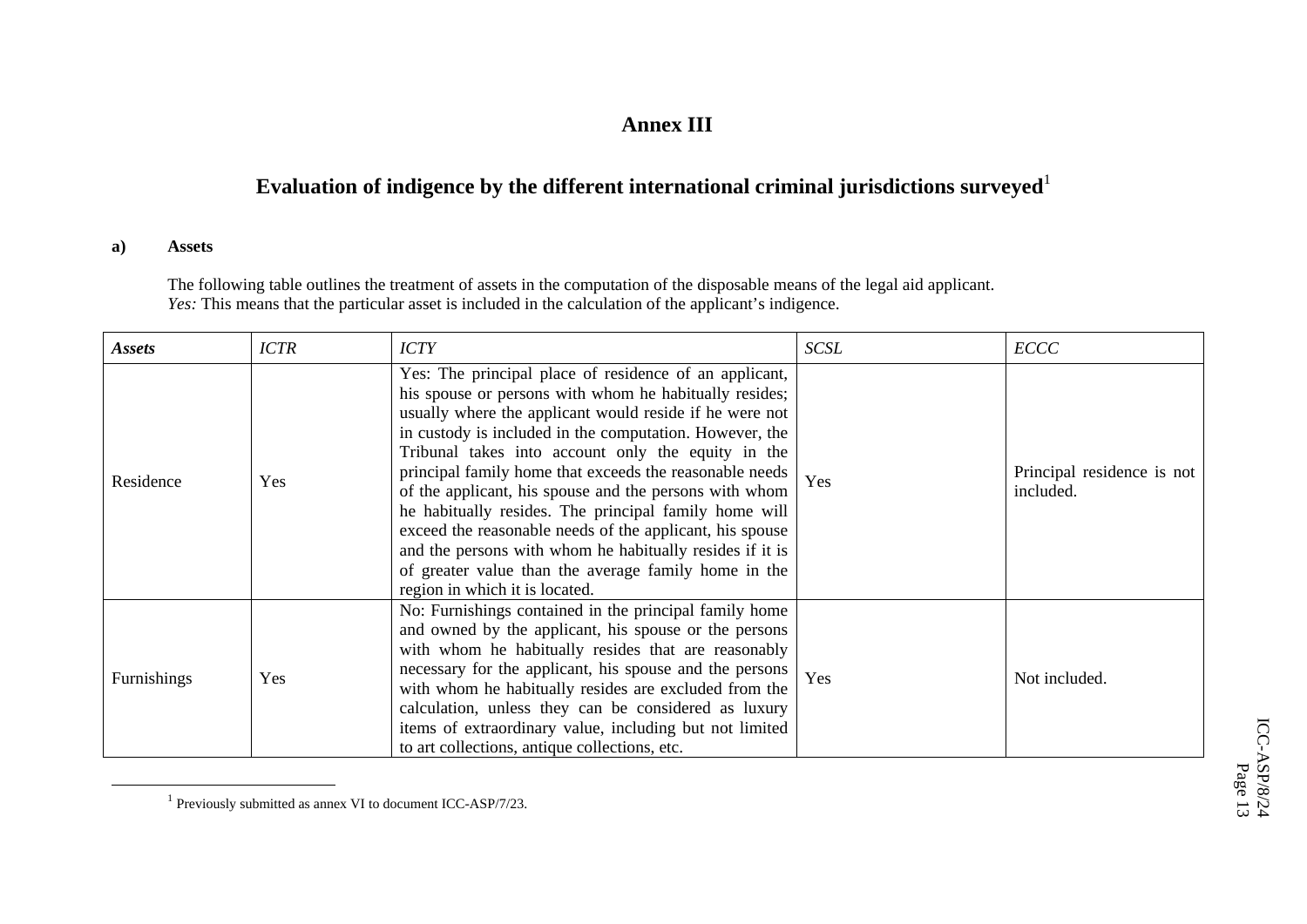| <b>Assets</b>                 | <b>ICTR</b> | <b>ICTY</b>                                                                                                                                                                                                                                                                                                                                                                                                                                                                                                                                                                                                                                                                                                                                                  | SCSL                                                                                                                                                                                                            | <b>ECCC</b>                                                                                    |
|-------------------------------|-------------|--------------------------------------------------------------------------------------------------------------------------------------------------------------------------------------------------------------------------------------------------------------------------------------------------------------------------------------------------------------------------------------------------------------------------------------------------------------------------------------------------------------------------------------------------------------------------------------------------------------------------------------------------------------------------------------------------------------------------------------------------------------|-----------------------------------------------------------------------------------------------------------------------------------------------------------------------------------------------------------------|------------------------------------------------------------------------------------------------|
| Motor vehicles                | Yes         | Yes: The Tribunal takes into account only the equity in<br>the applicant's principal family vehicle(s) that $exceed(s)$<br>the reasonable needs of the applicant, his spouse and<br>persons with whom he habitually resides. The principal<br>family vehicle(s) will exceed the reasonable needs of the<br>applicant, his spouse and the persons with whom he<br>habitually resides if their combined value is greater than<br>the value of one average automobile in the State in<br>which the applicant's family resides.                                                                                                                                                                                                                                  | Yes, provided they belong<br>to the applicant.                                                                                                                                                                  | Principal<br>vehicle<br>not<br>included.                                                       |
| Other assets                  | Yes         | Yes: The Tribunal takes into account all other<br>immovable assets (second and third houses, apartments,<br>land) or movable assets (stocks, bonds or bank accounts<br>owned by the applicant, his spouse and persons with<br>whom he habitually resides) and incomes (salaries,<br>wages and commissions; business income after<br>deducting reasonable expenses; investment income;<br>government pensions; government allowances other<br>than welfare payments; workers' compensation<br>payments; alimony, separation and maintenance<br>payments owed to the applicant; regular payments<br>received under any annuity; pension or insurance<br>scheme; regular payments received from a mortgage,<br>agreement of sale or loan agreement; royalties). | Yes. Valuable assets like<br>cash, income, movable and<br>fixed assets.                                                                                                                                         | Spousal assets, tools of<br>the trade, non-disposable<br>assets are not included.              |
| Assets owned by<br>dependants | Yes         | Yes: The Tribunal takes into account assets and incomes<br>of people with whom the applicant habitually resides,<br>i.e. individuals who usually live with the applicant or<br>who would live with the applicant if he/she were not in<br>custody, and with whom the applicant is financially co-<br>dependent; meaning that there is evidence of a pooling<br>of financial resources such that the applicant and the<br>individual constitute one financial unit.                                                                                                                                                                                                                                                                                           | The question that is posed<br>is whether the applicant has<br>any dependants; if yes,<br>whether the dependants are<br>working for a private or<br>public<br>institution<br>at<br>national/international level. | The assets of dependants<br>of<br>the<br>not<br>part<br>'household'<br>are<br>not<br>included. |

 $\mathrm{ICC}\text{-}\mathrm{ASP}\slash 8/24$  Page 14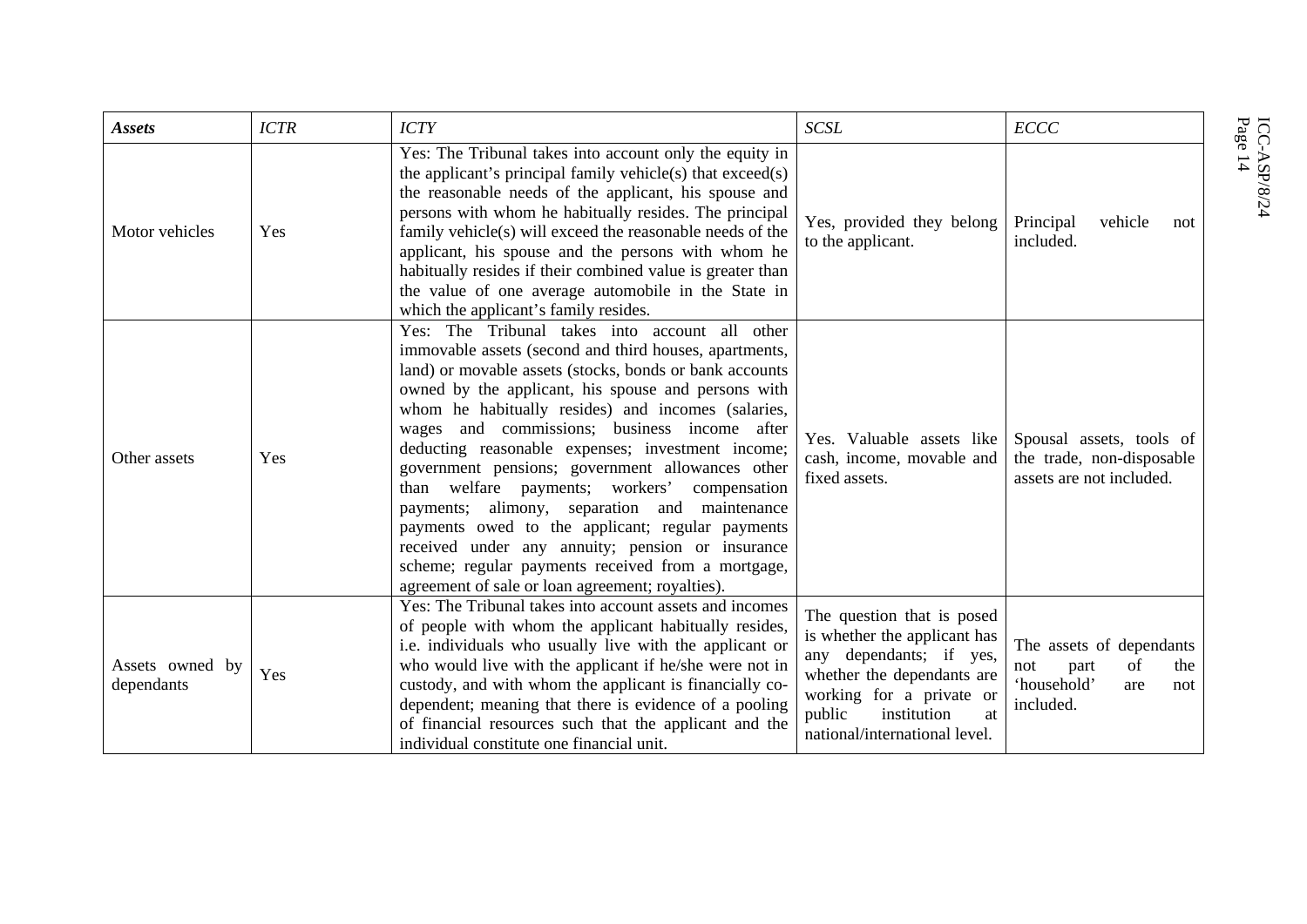## **b) Obligations**

| <b>ICTR</b><br><b>Obligations</b>                                                                | <b>ICTY</b>                                                                                                                                                                                                                                                                                                                                                                                                                                                                                            | <b>SCSL</b>                                                                                                                                                                                                                                                                                                                                                                                                                                                                                                                                                                                                                                                                                                                                                                                                                                                                                                                                     | ECCC                                                          |
|--------------------------------------------------------------------------------------------------|--------------------------------------------------------------------------------------------------------------------------------------------------------------------------------------------------------------------------------------------------------------------------------------------------------------------------------------------------------------------------------------------------------------------------------------------------------------------------------------------------------|-------------------------------------------------------------------------------------------------------------------------------------------------------------------------------------------------------------------------------------------------------------------------------------------------------------------------------------------------------------------------------------------------------------------------------------------------------------------------------------------------------------------------------------------------------------------------------------------------------------------------------------------------------------------------------------------------------------------------------------------------------------------------------------------------------------------------------------------------------------------------------------------------------------------------------------------------|---------------------------------------------------------------|
| The current threshold for a<br>Calculation basis<br>determination of indigence<br>is USD 10,000. | established liabilities are<br>All<br>excluded from the applicant's<br>disposable means (mortgages,<br>loans, debts, insurances, taxes)<br>including<br>estimated<br>living<br>expenses for the applicant $-$ the<br>living costs likely to be incurred<br>by the applicant, his spouse, his<br>dependants and the persons with<br>whom he habitually resides<br>during the estimated period in<br>which the applicant will require<br>before<br>presentation<br>the<br><b>International Tribunal.</b> | of<br>Calculated<br>the<br>the<br><b>basis</b><br><sub>on</sub><br>suspect/accused's assets/income divided by<br>the average monthly expenditure of the<br>accused/suspect's household<br>including<br>accommodation and living<br>expenses<br>multiplied by the time the<br>Principal<br>Defender issues her decision on the extent<br>to which an applicant is able to remunerate<br>counsel. This time is estimated as the period<br>in which the applicant will require<br>representation before the Special Court for<br>Sierra Leone at the pre-trial, trial or appeals<br>stage. The amount which remains at the end<br>of these calculations is what the Principal<br>Defender uses to determine whether the<br>accused/suspect is in a position to<br>remunerate counsel until the conclusion of<br>the estimated period within which the<br>applicant will require legal representation<br>before the Special Court for Sierra Leone. | Calculated<br>for<br>the<br>estimated period of<br>the trial. |
| Persons concerned<br>Suspects/accused persons                                                    | Suspects/accused persons                                                                                                                                                                                                                                                                                                                                                                                                                                                                               | Suspects/accused persons                                                                                                                                                                                                                                                                                                                                                                                                                                                                                                                                                                                                                                                                                                                                                                                                                                                                                                                        | Suspects/accused<br>persons                                   |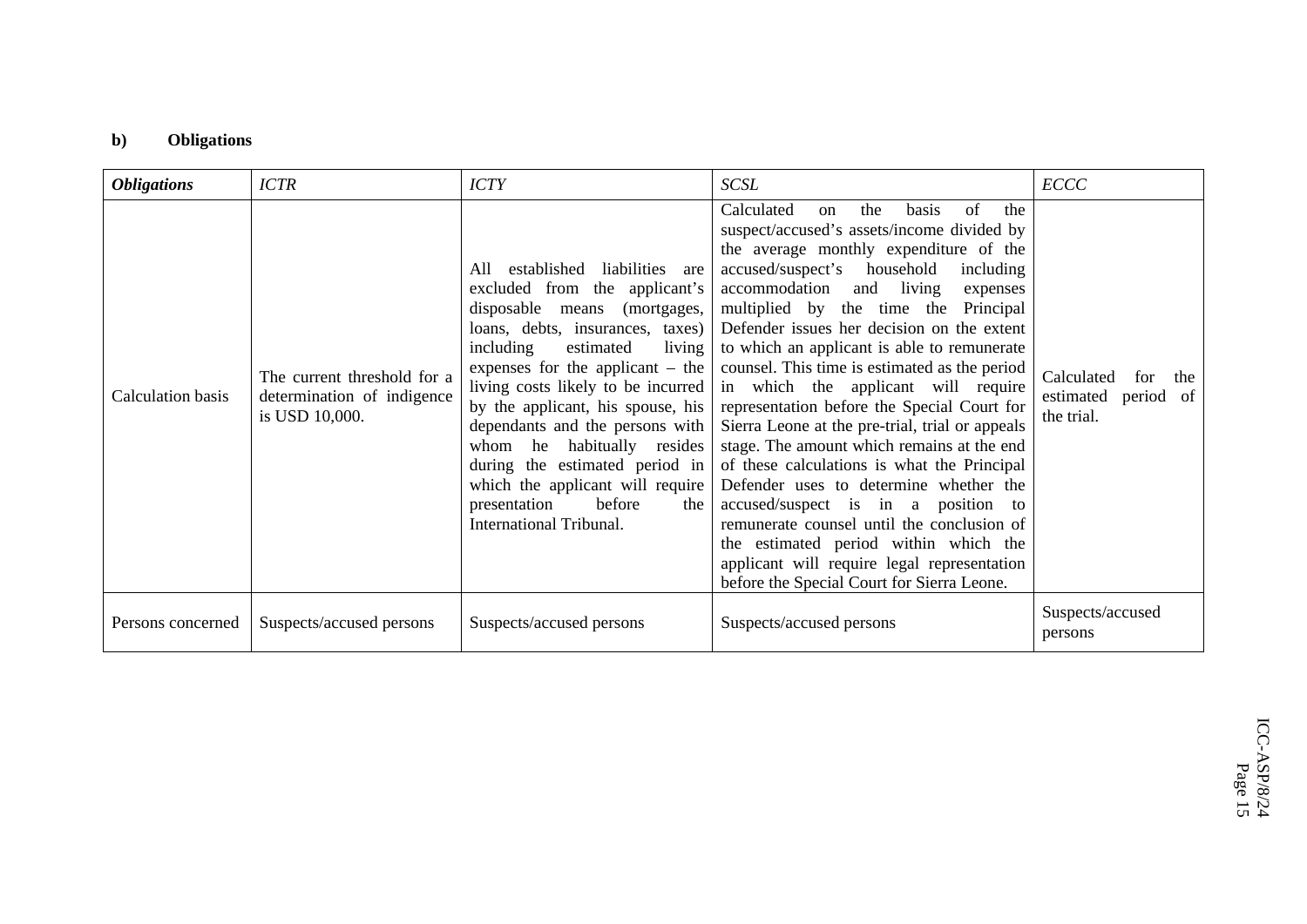| ICC-ASP/8/24<br>Page 16<br><b>Determination of indigence</b><br>$\mathbf{c}$ |                                 |                                                                                                                                                                                                                                                                                                                                                                                                                                                                                                                                                                                                                                                                                                                                                                                                                                                                                                                                                                                                                                                                                                                                                                                                                                                                                                                                                                                                                                                                                                      |                                                                                                                                                                                                                                                                                                                                                                                                                          |                                                                                                                                                                                                                                                  |  |  |  |
|------------------------------------------------------------------------------|---------------------------------|------------------------------------------------------------------------------------------------------------------------------------------------------------------------------------------------------------------------------------------------------------------------------------------------------------------------------------------------------------------------------------------------------------------------------------------------------------------------------------------------------------------------------------------------------------------------------------------------------------------------------------------------------------------------------------------------------------------------------------------------------------------------------------------------------------------------------------------------------------------------------------------------------------------------------------------------------------------------------------------------------------------------------------------------------------------------------------------------------------------------------------------------------------------------------------------------------------------------------------------------------------------------------------------------------------------------------------------------------------------------------------------------------------------------------------------------------------------------------------------------------|--------------------------------------------------------------------------------------------------------------------------------------------------------------------------------------------------------------------------------------------------------------------------------------------------------------------------------------------------------------------------------------------------------------------------|--------------------------------------------------------------------------------------------------------------------------------------------------------------------------------------------------------------------------------------------------|--|--|--|
| <b>Determination</b>                                                         | <b>ICTR</b>                     | <b>ICTY</b>                                                                                                                                                                                                                                                                                                                                                                                                                                                                                                                                                                                                                                                                                                                                                                                                                                                                                                                                                                                                                                                                                                                                                                                                                                                                                                                                                                                                                                                                                          | <b>SCSL</b>                                                                                                                                                                                                                                                                                                                                                                                                              | ECCC                                                                                                                                                                                                                                             |  |  |  |
| Formula used                                                                 | The threshold is<br>USD 10,000. | From the established pool of income and assets, the<br>Registry calculates the applicant's disposable<br>means. From the pool of assets as described under<br>the "assets" table above, certain categories of assets<br>excluded.<br>They<br>are<br>follows:<br>as<br>are<br>(a) the equity in the principal family home to the<br>extent that is reasonably necessary for the<br>applicant, his spouse and the persons with whom<br>he habitually resides;<br>(b) the equity in the applicant's principal family<br>vehicle to the extent that the principal family<br>vehicle is reasonably necessary for the applicant,<br>his spouse and persons with whom he habitually<br>resides;<br>(c) the equity in assets owned by the applicant, his<br>spouse and the persons with whom he habitually<br>resides that are not readily disposable;<br>(d) the furnishings contained in the principal family<br>home, except for luxury items of extraordinary<br>value;<br>(e) the equity in the tools of the trade owned by the<br>applicant, his spouse and persons with whom he<br>habitually resides that are reasonably necessary to<br>the livelihood of the applicant, his spouse, his<br>dependants or the persons with whom he habitually<br>resides;<br>(f) government welfare payments;<br>(g) earnings of the applicant's children; and<br>(h) alimony, separation, or maintenance payments<br>owed to the applicant's spouse, his dependants or<br>persons with whom he habitually resides. | The formula used to calculate the<br>suspect's/accused's<br>disposable<br>income is: assets minus the estimated<br>living expenses of the applicant's<br>dependants who habitually reside<br>with/depend on him during the period<br>beginning<br>when<br>the Principal<br>Defender issues his/her decision until<br>the end of the estimated period within<br>which the applicant will require legal<br>representation. | Estimate of the total<br>cost of the<br>trial,<br>estimate of the assets<br>and earnings of the<br>charged person during<br>same<br>period.<br>the<br>Assessment<br>οf<br>whether the accused is<br>able to pay the entire<br>cost of the trial. |  |  |  |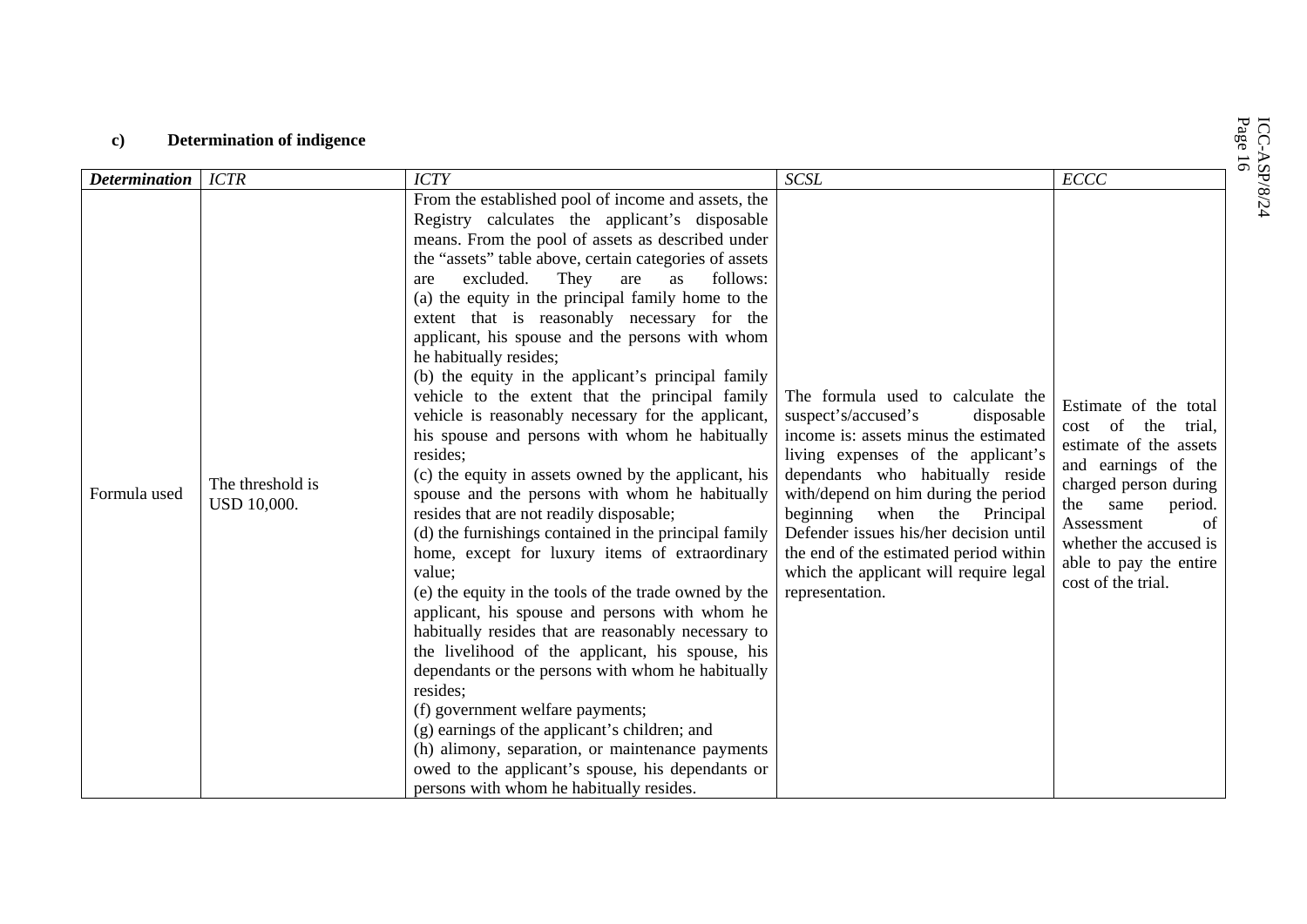| <b>Determination</b>                    | <b>ICTR</b>                                                                                                                                              | <b>ICTY</b>                                                                                                                                                                                                                                                                                                                                                     | $\it SCSL$                                                                                                                                                                                                                                                                                                                                                                                                                                                                                                                                                                                                                                                                                                                                                                                                                                                                                                                                                                                                                                                                                       | ECCC                                                                                                                                                                                                                        |
|-----------------------------------------|----------------------------------------------------------------------------------------------------------------------------------------------------------|-----------------------------------------------------------------------------------------------------------------------------------------------------------------------------------------------------------------------------------------------------------------------------------------------------------------------------------------------------------------|--------------------------------------------------------------------------------------------------------------------------------------------------------------------------------------------------------------------------------------------------------------------------------------------------------------------------------------------------------------------------------------------------------------------------------------------------------------------------------------------------------------------------------------------------------------------------------------------------------------------------------------------------------------------------------------------------------------------------------------------------------------------------------------------------------------------------------------------------------------------------------------------------------------------------------------------------------------------------------------------------------------------------------------------------------------------------------------------------|-----------------------------------------------------------------------------------------------------------------------------------------------------------------------------------------------------------------------------|
|                                         |                                                                                                                                                          | From the disposable means, the Registry deducts<br>the estimated liabilities and living expenses of the<br>applicant's family and dependants during the<br>estimated period in which the applicant will require<br>representation before the International Tribunal.<br>The amount remaining is the contribution to be<br>made by the applicant to his defence. |                                                                                                                                                                                                                                                                                                                                                                                                                                                                                                                                                                                                                                                                                                                                                                                                                                                                                                                                                                                                                                                                                                  |                                                                                                                                                                                                                             |
| Partial<br>indigence<br>formula, if any | None actually applied due<br>to difficulties encountered<br>in gathering information<br>on accused persons' assets,<br>especially from member<br>States. | As explained above. The balance of the applicant's<br>pool of assets and income, minus those assets and<br>income which are excluded from the asset base,<br>minus the average expenditure of the applicant and<br>his household members over the period for which<br>he requires Tribunal-paid counsel.                                                        | The Principal Defender determines<br>the threshold to be applied stating the<br>minimum amount by an accused/<br>suspect for that applicant to be<br>considered partially/fully indigent. In<br>situations<br>in<br>which<br>an<br>accused/suspect can afford to pay part<br>of the cost of his defence but cannot<br>meet the entire cost of his trial the<br>presumption is that he is partially<br>indigent. He is thus required to make<br>a contribution towards his legal fees<br>whilst the Special Court makes good<br>the difference. It is worth noting that<br>although the Principal Defender has<br>declared one of the accused persons<br>partially<br>indigent,<br>no<br>actual<br>contribution has been received by the<br>Court from this individual as of now.<br>The disposable means of the accused<br>is tabulated against the threshold<br>level and prorated with the cost of the<br>trial, e.g. the disposable means of<br>income minus the threshold of the<br>total trial cost which is considered<br>accused/suspect<br>equal<br>the<br>to<br>applicant's percentage. | If partially indigent,<br>the full fees are paid<br>by the ECCC, with<br>the court able to order<br>a payment of costs at<br>the conclusion of the<br>trial, in the event that<br>the<br>accused<br><i>is</i><br>convicted. |